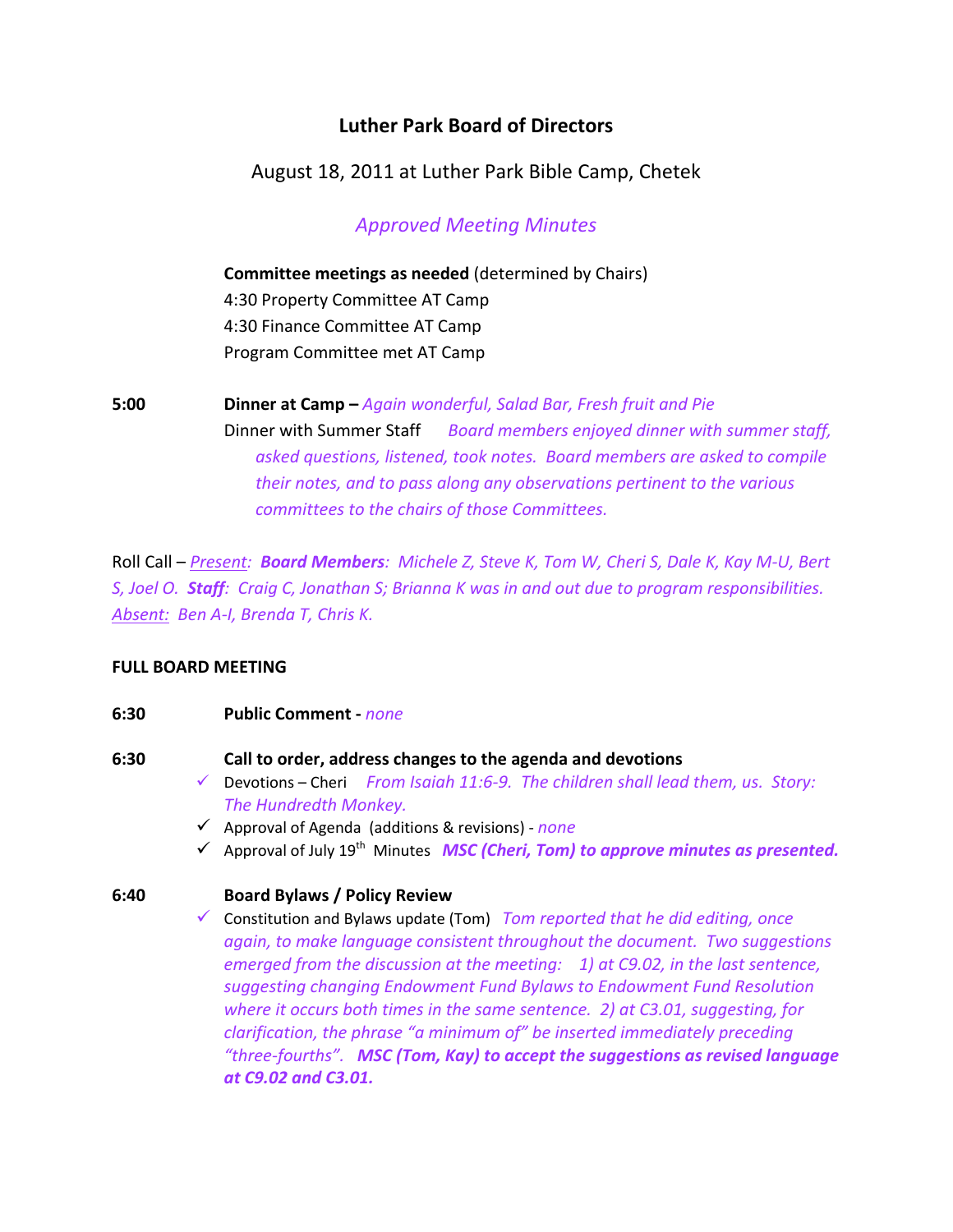*Tom then walked the Board through the By‐laws as previously proposed. They have not been submitted, as yet, to the Corporation for ratification. That will happen at the meeting when the Constitution is read for the second time and approved. Again, Tom has done a thorough job of editing the entire set of By‐ laws for consistency of language.* 

*At this meeting much discussion centered on B1.03.02. Tom will compile and edit the suggested wordings for B1.03.02. By‐law 5 will be removed, and the remaining by‐law renumbered accordingly.* 

*Tom then will prepare a final e‐document of the complete By‐laws, including italics and strike‐throughs (for legislative history purposes), and casting in color what would be the By‐laws to be presented to the Corporation. Board members are requested to review the e‐document and convey to Tom any suggestions for changes. The Constitution Review Task Team will finalize the By‐laws for the September Board meeting.* 

CONFIRM and POST Special Corporation meeting On Sunday, October 23<sup>rd</sup> at 2:00 PM – Luther Park – *MSC (Cheri, Michele) to review and approve the first reading of the Constitution at a Corporation meeting on Sunday, October 23, 2011 at 2:00 p.m. at Luther Park. [Anticipating the second reading will be at the Annual Meeting, 10:00 a.m. Saturday January 21, 2012 at Luther Park.] {Constituent congregations will be mailed notice of the October meeting, with instructions to find full copy of Constitution at the Luther Park web site.}*  Confirm final document for presentation – Web post with postcard notification?

#### **6:50 Director's & Coordinators' Reports**

NOTE: In the interest of time and being considerate of schedules, I'm requesting that;

- *a) Director and Coordinators simply present their written report and ask for questions and only orally update information not included in written format.*
- *b) That board members read reports BEFORE the meeting and have any questions somewhat prepared.*
- 9 Executive Director ‐ Craig (oral update to written report) *Craig and Jonathan announced that Luther Park will be receiving an insurance check for \$8‐10,000 to cover roof damage on the house, garage, barn, quonset and machine shed.*
- 9 Program Coordinator ‐ Brianna (oral update to written report) *was out dealing with camp programming for the evening*
- 9 Camp Coordinator ‐ Jon (oral update to written report) *Board President Steve Kolden offered Kudos for a fine Heart for the Park event*

### **7:10 Committee Reports**

9 Finance Committee – *Brief update* and anything requiring Board action – *no Board action is required, however money is required, and would be gladly received, for the Camp operation. Congregation support is down (9%) but not as badly as before (12%). Canteen revenue is up 39% this summer!*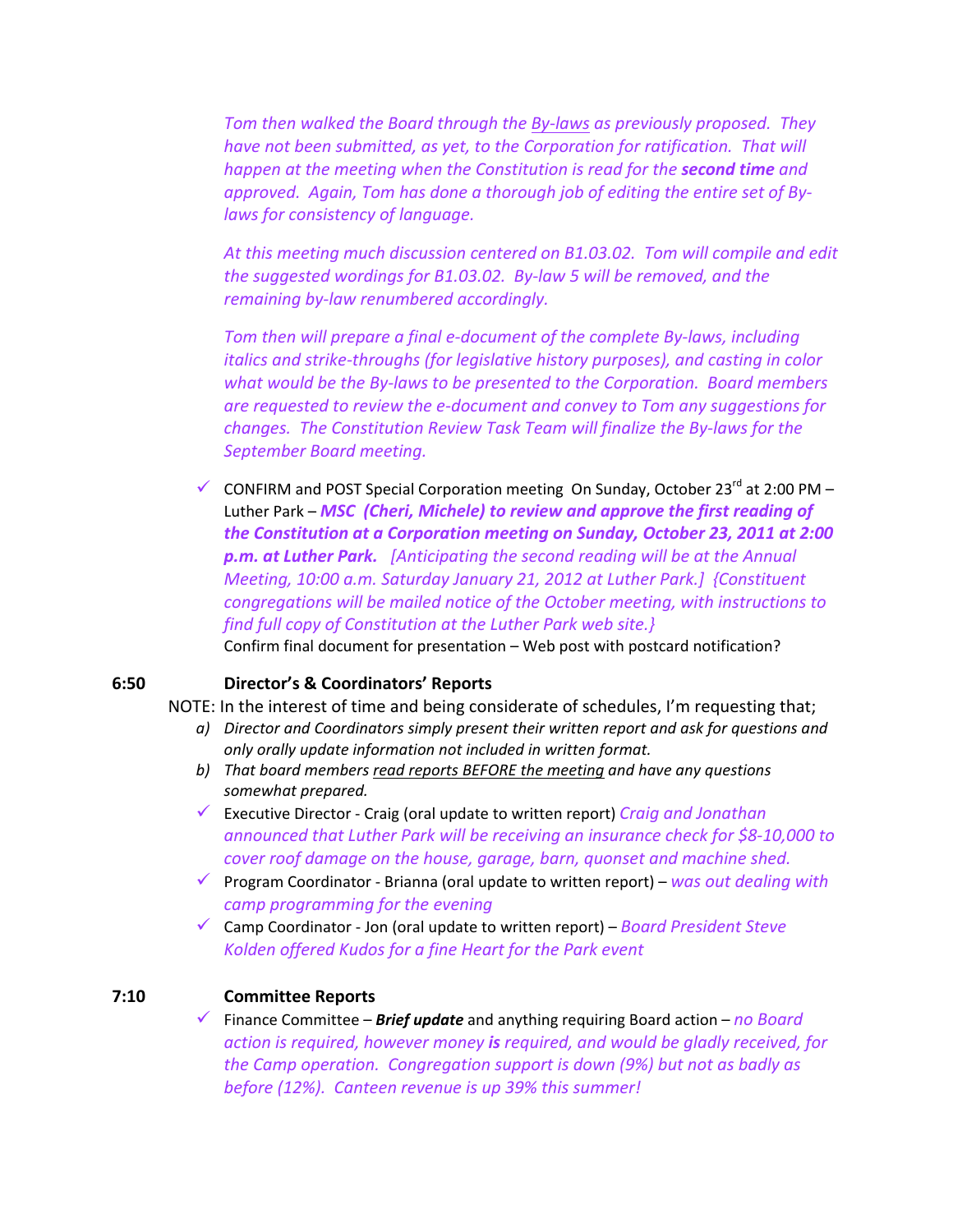- 9 Accept Financial Report *MSC (Michele, Kay) to accept the Financial Report as presented.*
- 9 Property Committee ‐ *Brief update* and anything requiring Board action *An extra thanks to Donny and Jean Moats, volunteers, for staining the ends of Shalom Center*
- 9 Program Committee ‐ *Brief update* and anything requiring Board action ‐ *none*
- 9 Executive Committee *no meeting since May ‐ none*

#### **7:30 Unfinished business**

- o Strategic Planning Update (Steve) *Steve is arranging an up‐date conversation with Terry Gilbertson, who in turn will be invited to the Board meeting in September or October to share an update of Strategic Planning matters.*
- o Personnel Policies Task Team (Steve & Ben) *no report – a draft of language for policies is in place, but the Task Team has been called to other Board business elsewhere*
- o Development Task Team any potential action needed (Kay & Craig) *Major need for fundraising efforts this fall. – Discussion / Action? Development matters may be addressed in the new By‐laws, but a Task Team can be appointed sooner by the Board President. Steve suggests a team be composed of staff, Board members and community or constituent volunteers. Names were suggested, such as Craig and Jonathan (staff); Brenda and Kay (Board Members). Volunteers will also be sought from our constituent congregations. It is hoped this Team could have a progress report in September.*

#### **8:00 New business**

- o Timber Sale Agreement *Could receive as much as \$35K from sale, though we would lose about 20% in management costs. Cut and sale would be in late 2012 or early 2013. Board suggests Craig re‐negotiate the contract to ask for some sort of non‐profit consideration.*
- o Finances dealing with line of credit and anticipated expenses *Craig reports that as of the date of this meeting, there are about \$64K in unpaid bills and \$3000 available on line of credit.*

*Board suggests Craig have a conversation with Aaron Weber at Sterling Bank, apprising him of the various efforts we are making toward financial management (house sale, timber, Mission Investment Fund, etc.), and asking Aaron for his advice on how and whether we can extend our line of credit. Craig also made a direct appeal to Board Members to be in support, financially, of Luther Park ministries.*

- $\circ$  Sept 7<sup>th</sup> at 5:30 Joint Exec. Meeting with Luther Point
- **8:45 Closed Session** (if needed or requested) *requested by Craig and Jonathan regarding personnel matters.*